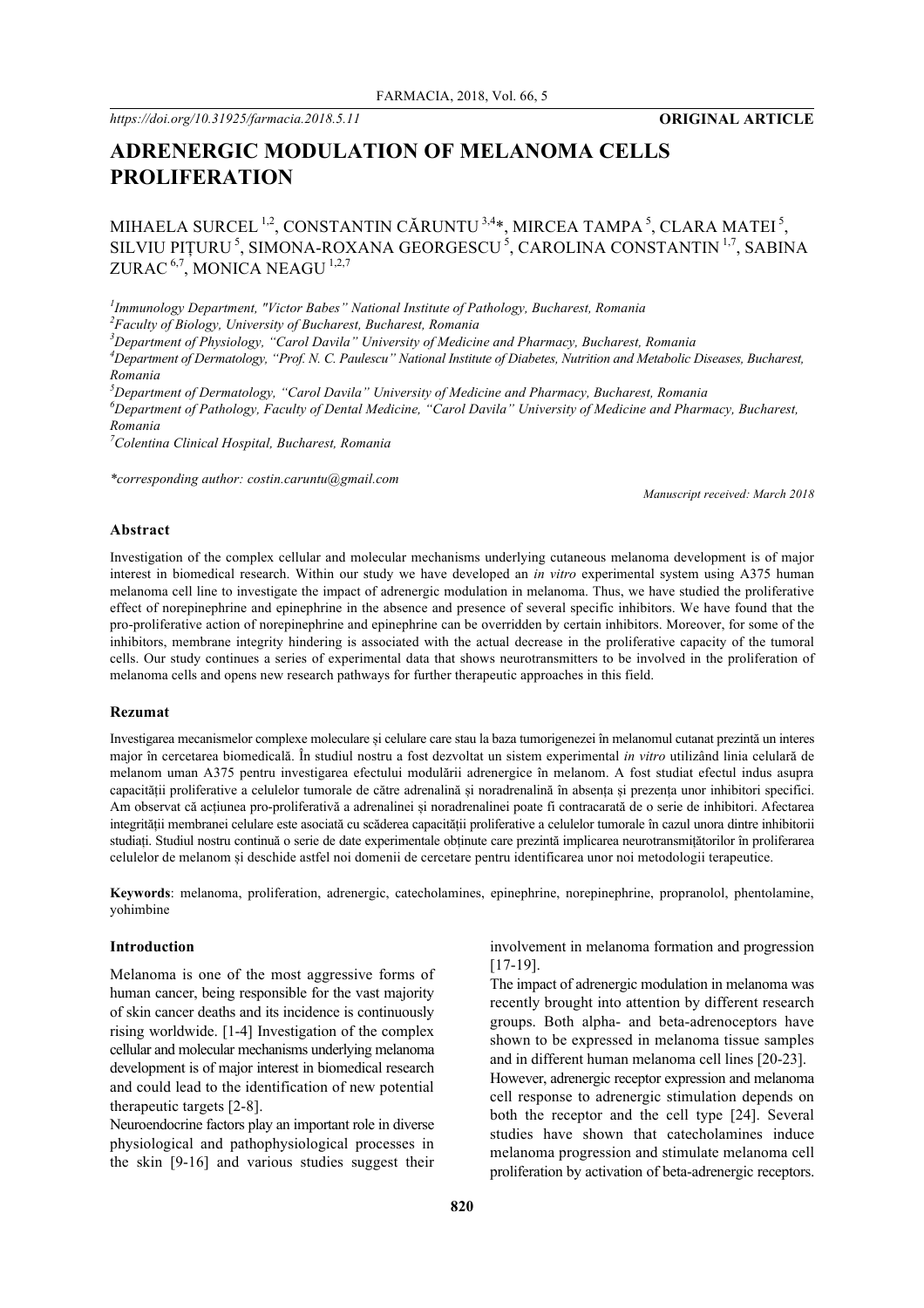[22, 23, 25]. Other research reported a significant inhibition of cell growth and motility induced by incubation of different human melanoma cell lines with a beta2 adrenergic receptor agonist [26]. Moreover, alpha1-adrenergic stimulation was shown to decrease proliferation and to increase tyrosinase activity of human melanoma cells [21].

In a previous research performed on murine melanoma cell lines we have shown that exposure to high concentrations of epinephrine and norepinephrine induces an important increase in cell proliferation [19]. In the present study we expand our research on A375 human melanoma cell line, investigating the impact of adrenergic stimulation on cell proliferation using specific activators and inhibitors.

#### **Materials and Methods**

*Cell line*. A375 cell line (ECACC collection, cell culture supplied by Sigma under the purchase code 88113005) is a human melanoma standard cell line derived from an amelanotic melanoma tumour. According to the producer, cells were cultivated at  $3 \times 10^4$  cells/cm<sup>2</sup> in DMEM medium supplemented with 2 mM glutamine and 15% foetal calf serum (FCS), and kept in 5% CO<sub>2</sub> at 37°C. When  $70\%$  - 80% cell confluency was reached after 3 days of cultivation a 1:5 splitting was applied using 0.25% trypsin/ EDTA. For the experimental systems 96 wells culture plates were used and 3000 cells/well were seeded 24 h prior to applying the tested compounds. *Lactate dehydrogenase (LDH) test* used CytoTox 96 Non-Radioactive Cytotoxicity Assay kit (Promega Corporation) to assess membrane integrity upon A375 cell line cultivation in various concentrations of the tested compounds. After 24 h of cultivation in compounds, from the cultures, supernatants were harvested and tested accordingly. Briefly, the enzyme release due to the damaged membranes was measured as optical density (OD) at 492 nm owing to the conversion of tetrazolium salts to red formazan. According to the kit, the formazan quantity is directly proportional with the LDH released in the cultivation medium by the damaged cells. All samples were investigated in triplicate and the experiments were reproduced for three times. The results are presented as mean value  $OD \pm SD$ .

*Cell proliferation* was assessed using standard MTS assay (CellTiter 96AQueous One Solution Cell Proliferation kit; Promega Corporation). Cell cultures after 24 h of incubation with the compounds were subjected to the test according to the producer and the reduction of tetrazolium compound [3-(4,5-dimethylthiazol-2-yl)-5-(3-carboxymethoxyphenyl)- 2- (4-sulfophenyl)-2H-tetrazolium, inner salt; MTS] to formazan was registered at 492 nm. The quantified OD is directly proportional with the number of proliferating cells. The OD for each sample was recorded with a spectral scanning multimode reader (Varioskan® Flash, Thermo Scientific). All samples were investigated in triplicate and the experiments were reproduced for three times. The results are presented as mean value  $OD \pm SD$ .

*Neurotransmitters and specific inhibitors*. We have tested various concentrations of epinephrine (E) and norepinephrine (NE) purchased from Sigma, on the A375 cell line proliferation capacity. Specific inhibitors yohimbine (Y), propranolol (Pro) and phentolamine (Ph) were purchased from Sigma and used in concentrations prior established [27-29].

# **Results and Discussion**

In our previous published data [19] we have established the concentration domain of stress molecules such epinephrine (E) and norepinephrine (NE) that can influence melanoma cells proliferation. Thus, we have tested these concentration domains on human melanoma cells, namely we have investigated the influence in the  $1 \mu M - 10 \mu M$  range for NE,  $5 \mu M -$ 50 nM for E; cellular systems were investigated in the presence and absence of specific inhibitors Y, Pro and Ph at fixed concentrations 10 µM, 200 µM and  $1 \mu$ M respectively. After 24 h of incubation in NE or E with/without inhibitors, various cellular effects were obtained. Membrane integrity evaluated as LDH release induced by NE is strictly dose-dependent and when introducing concomitantly the specific inhibitor, we registered the same strict dose-dependency (Figure 1a). When investigating the proliferative capacity we registered an increase in the proliferation only at 100 nM, effect that is down-regulated by its specific inhibitor (Figure 1b).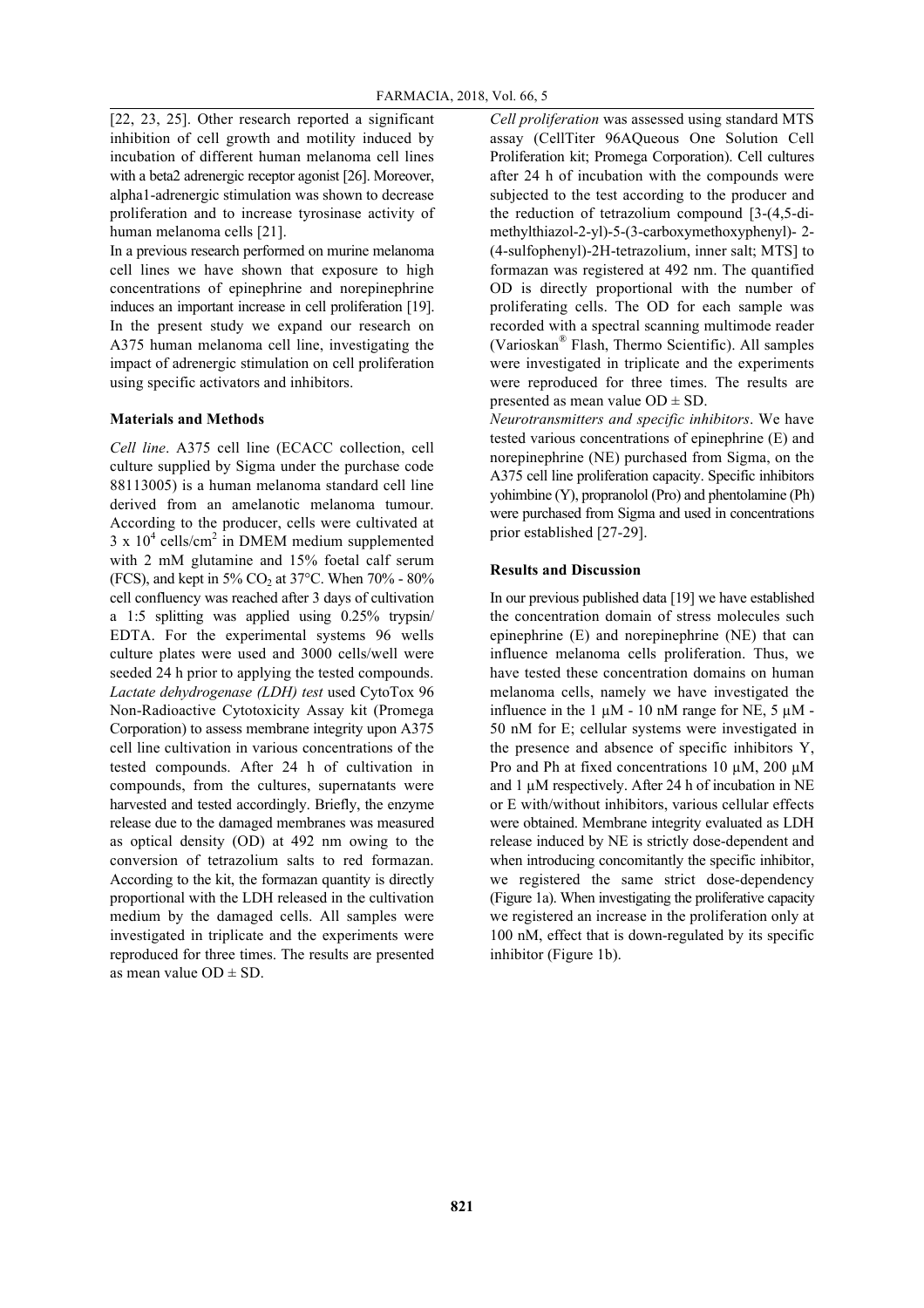



A375 cell line after 24 h cultivation in NE with/without specific inhibitor Y; a) LDH release; b) Cell proliferation - MTS assay. Absolute OD 492 nm for triplicates from 3 experiments (mean  $OD \pm SD$ ); red arrow depicting the dose-dependency

Investigating the effect of E on the melanoma cell proliferation we have registered a LDH release in a dose-dependent mode like in the case of NE, but when applying the specific inhibitor we did not register the same dose-dependency; thus, the effect is more a plateau that shows a statistically significant reduction of cellular viability at 75%

compared to controls and the same values when comparing Y alone (Figure 2a). The proliferative capacity of A375 cell line is decreased in a perfect dose dependent manner (Figure 2b). The inhibition inflicted by Y is statistically significant at higher E concentrations (500 nM), while not significant at lower concentrations.





A375 cell line after 24 h cultivation in E with/without specific inhibitor Y; a) LDH release; b) Cell proliferation - MTS assay. Absolute OD 492 nm for triplicates from 3 experiments (mean  $OD \pm SD$ ); red arrow depicting the dose-dependency



**Figure 3.**

A375 cell line after 24 h cultivation in NE with/without specific inhibitor Pro; a) LDH release; b) Cell proliferation - MTS assay. Absolute OD 492 nm for triplicates from 3 experiments (mean  $OD = SD$ )

We have observed an interesting case, when A375 cell line was cultivated in the presence of NE with/ without inhibitor Pro (Figure 3); LDH release was not statistically influenced by the inhibitor (Figure 3a) and we noticed only a statistically significant decrease of LDH release when NE at 1 µM was simultaneously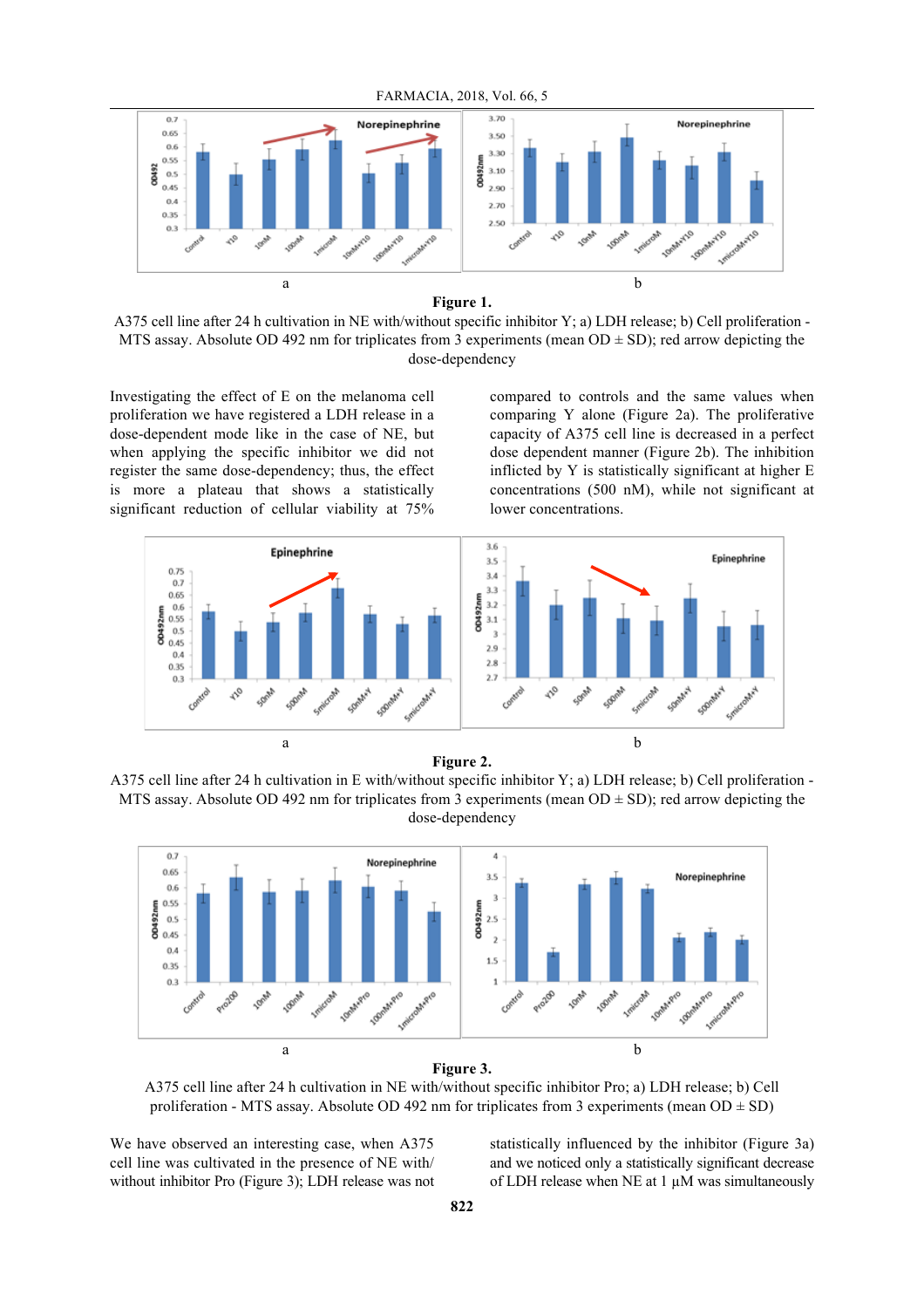incubated with Pro. Although LDH release was not registered as statistically significant in this system, the proliferation capacity of cells was found statistically reduced at 50% no matter the applied NE concentration (Figure 3b). We can point out that, in this case, not the hindering of cell membrane integrity has triggered the decreased proliferative capacity, but other intracellular signalling mechanisms developed by Pro at this concentration.

When applying inhibitor Pro with E (Figure 4) we registered a complete different cellular behaviour.

Thus, at higher E concentrations  $(5 \mu M)$  in the presence of Pro there was an increase of LDH release (Figure 4a) matching the decrease in the cellular proliferation, but not in a dose-dependent manner (Figure 4b). Testing the cell line in the presence of NE and inhibitor Ph (Figure 5) has revealed that LDH release at 1 µM Ph is identical with the release registered in the combination with NE 1  $\mu$ M (Figure 5a). The proliferative capacity (Figure 5b), correlated perfectly with the LDH release, namely at the concentrations where LDH release is high, the proliferation rate is low.





A375 cell line after 24 h cultivation in E with/without specific inhibitor Pro; a) LDH release; b) Cell proliferation - MTS assay. Absolute OD 492 nm for triplicates from 3 experiments (mean  $OD \pm SD$ ); red arrow depicting the dose-dependency





A375 cell line after 24 h cultivation in NE with/without inhibitor Ph; a) LDH release; b) Cell proliferation - MTS assay. Absolute OD 492 nm for triplicates from 3 experiments (mean  $OD \pm SD$ )



**Figure 6.**

A375 cell line after 24 h cultivation in E with/without inhibitor Ph; a) LDH release; b) Cell proliferation - MTS assay. Absolute OD 492 nm for triplicates from 3 experiments (mean  $OD \pm SD$ )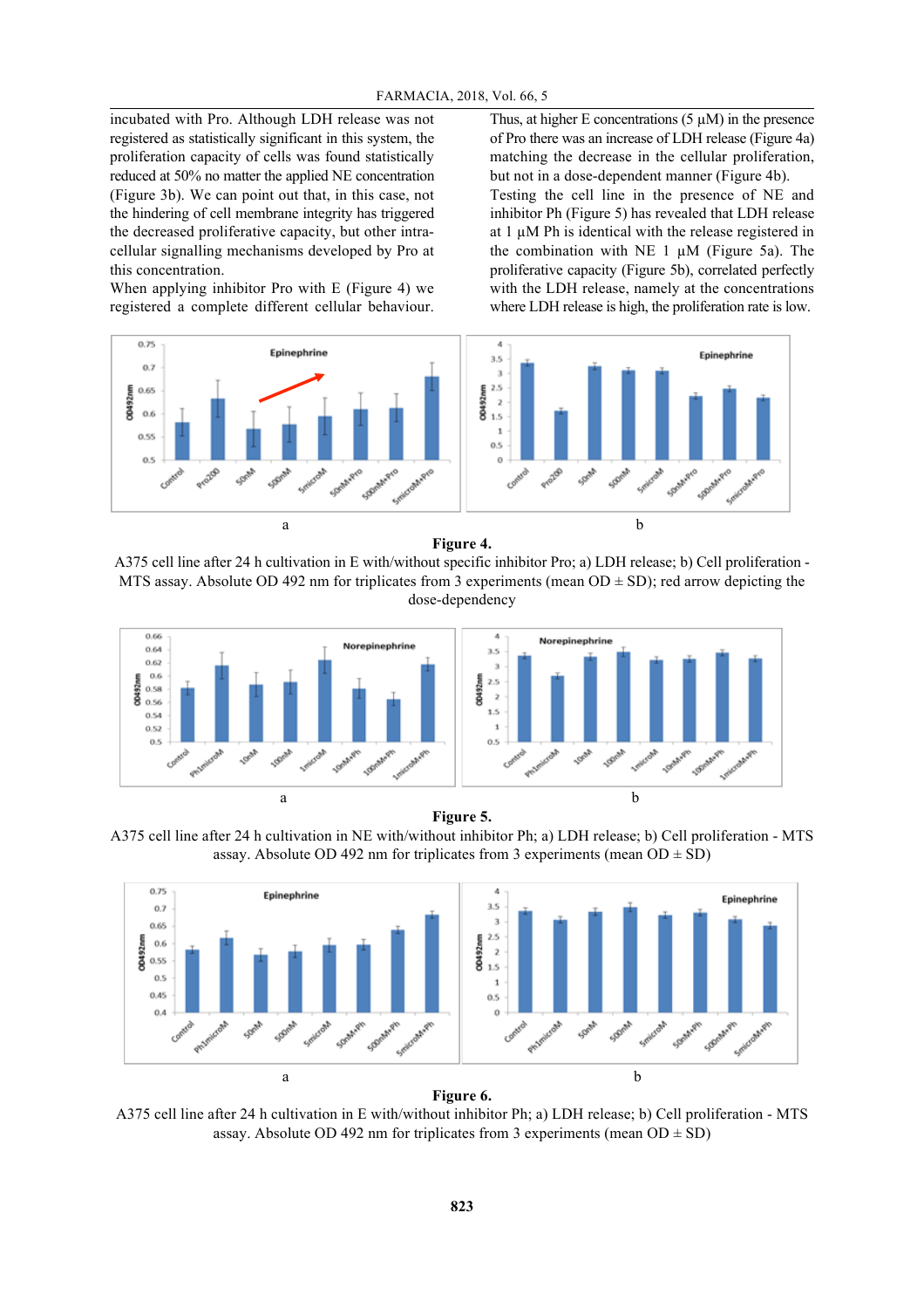The A375 cell line is quite insensitive to the combined action of E with Ph for both LDH release (Figure 6a) and proliferative capacity (Figure 6b). Thus we have registered an increase of the LDH release statistically significant only in the combination of high dose epinephrine and Ph, combined with the decrease in the proliferation capacity at exactly the same combination. For the rest of concentrations and combinations we did not register statistically different actions.

# **Conclusions**

We can conclude that in the framework of the *in vitro* experimental systems developed using A375 human melanoma cell line the proliferative action developed by the tested epinephrine and norepinephrine can be overridden by some of the inhibitors, this effect being correlated on both membrane integrity and actual proliferative capacity. Our study continues a series of experimental data that shows neurotransmitters to be involved in the proliferation of melanoma cells.

# **Acknowledgement**

The study was financed through the grant PN-III-P1- 1.2-PCCDI-2017-0341 (PATHDERM). The presented study will be integrated in the original part of the PhD thesis of the first author, Mihaela Surcel.

# **References**

- 1. Nikolaou V, Stratigos AJ, Emerging trends in the epidemiology of melanoma. *Br J Dermatol.*, 2014; 170(1): 11-19.
- 2. Neagu M, Constantin C, Zurac S, Immune parameters in the prognosis and therapy monitoring of cutaneous melanoma patients: experience, role, and limitations. *Biomed Res Int.*, 2013; 2013: 1-13.
- 3. Neagu M, Constantin C, Tanase C, Immune-related biomarkers for diagnosis/prognosis and therapy monitoring of cutaneous melanoma. *Expert Rev Mol Diagn.*, 2010; 10(7): 897-919.
- 4. Neagu M, Constantin C, Manda G, Margaritescu I, Biomarkers of metastatic melanoma. *Biomark Med.*, 2009; 3(1): 71-89.
- 5. Palmieri G, Ombra M, Colombino M, Casula M, Sini M, Manca A, Paliogiannis P, Ascierto PA, Cossu A, Multiple molecular pathways in melanomagenesis: characterization of therapeutic targets. *Front Oncol.*, 2015; 5: 1-16.
- 6. Surcel M, Constantin C, Caruntu C, Zurac S, Neagu M, Inflammatory cytokine pattern is sex-dependent in mouse cutaneous melanoma experimental model. *J Immunol Res.*, 2017; 2017: 1-10.
- 7. Zurac S, Neagu M, Constantin C, Cioplea M, Nedelcu R, Bastian A, Popp C, Nichita L, Andrei R, Tebeica T, Tanase C, Chitu V, Caruntu C, Ghita M, Popescu C, Boda D, Mastalier B, Maru N, Daha C, Andreescu B, Marinescu I, Rebosapca A, Staniceanu F, Negroiu G, Ion DA, Nikitovic D, Tzanakakis GN, Spandidos DA, Tsatsakis AM, Variations in the expression of TIMP1, TIMP2 and TIMP3 in cutaneous melanoma

with regression and their possible function as prognostic predictors. *Oncol Lett.*, 2016; 11(5): 3354-3360.

- 8. Sevastre B, Sárpataki O, Stan RL, Taulescu M, Sevastre-Berghian AC, Olah NK Furtuna F, Hanganu D, Hangan AC, Cenariu M, Bâldea IA, Anticancer activity of *Euonymus europaeus* fruits extract on human melanoma cells. *Farmacia*, 2017; 65(1): 56-62.
- 9. Roosterman D, Goerge T, Schneider SW, Bunnett NW, Steinhoff M, Neuronal control of skin function: the skin as a neuroimmunoendocrine organ. *Physiol Rev.*, 2006; 86(4): 1309-1379.
- 10. Lupu M, Caruntu A, Caruntu C, Papagheorghe LML, Ilie MA, Voiculescu V, Boda D, Constantin C, Tanase C, Sifaki M, Drakoulis N, Mamoulakis C, Tzanakakis G, Neagu M, Spandidos DA, Izotov BN, Tsatsakis AM, Neuroendocrine factors: The missing link in non melanoma skin cancer (Review). Oncol Rep., 2017; 38(3): 1327-1340.
- 11. Georgescu SR, Sârbu MI, Matei C, Ilie MA, Caruntu C, Constantin C, Neagu M, Tampa M, Capsaicin: Friend or foe in skin cancer and other related malignancies?. *Nutrients*, 2017; 9(12): 1-14.
- 12. Filippi A, Caruntu C, Gheorghe RO, Deftu A, Amuzescu B, Ristoiu V, Catecholamines reduce transient receptor potential vanilloid type 1 desensitization in cultured dorsal root ganglia neurons. *J Physiol Pharmacol.*, 2016; 67(6): 843-850.
- 13. Ginghină O, Negrei C, Hudiță A, Ioana-Lavric V, Gălățeanu B, Dragomir S, Burcea Dragomiroiu GTA, Bârcă M, Nițipir C, Diaconu CC, Pantea Stoian AM, Iordache N, Bălănescu A. *In vitro* impact of some natural compounds on HT-29 colorectal adenocarcinoma cells. *Farmacia*, 2017; 65(6): 947-953.
- 14. Căruntu C, Boda D, Musat S, Căruntu A, Poenaru E, Calenic B, Savulescu-Fiedler I, Draghia A, Rotaru M, Badarau AI, Stress effects on cutaneous nociceptive nerve fibers and their neurons of origin in rats. *Rom Biotehnol Letters*, 2014; 19(4): 9525-9538.
- 15. Căruntu C, Grigore C, Căruntu A, Diaconeasa A, Boda D, The role of stress in skin diseases. *Internal Medicine-Medicina Internă*, 2011; 8(3): 73-84.
- 16. Căruntu C, Ghiţă MA, Căruntu A, Boda D, The role of stress in the multifactorial etiopathogenesis of acne. *Ro Med J.*, 2011; 58(2): 98-101.
- 17. Colucci R, Moretti S, The role of stress and betaadrenergic system in melanoma: current knowledge and possible therapeutic options. *J Cancer Res Clin Oncol.*, 2016; 142(5): 1021-1029.
- 18. Caruntu C, Mirica A, Rosca AE, Mirica R, Caruntu A, Tampa M, Matei C, Constantin C, Neagu M, Badarau AI, Badiu C, Moraru L, The role of estrogens and estrogen receptors in melanoma development and progression. *Acta Endocrinologica (Buc)*, 2016; 12(2): 234-241.
- 19. Caruntu C, Boda D, Constantin C, Caruntu A, Neagu M, Catecholamines increase in vitro proliferation of murine B16F10 melanoma cells. *Acta Endocrinologica (Buc)*, 2014; 10(4): 545-558.
- 20. Scarparo AC, Visconti MA, de Oliveira AR, Castrucci AM, Adrenoceptors in normal and malignant human melanocytes. *Arch Dermatol Res.*, 2000; 292(5): 265- 267.
- 21. Scarparo AC, Sumida DH, Patrão MT, Avellar MC, Visconti MA, Maria de Lauro Castrucci A, Catecholamine